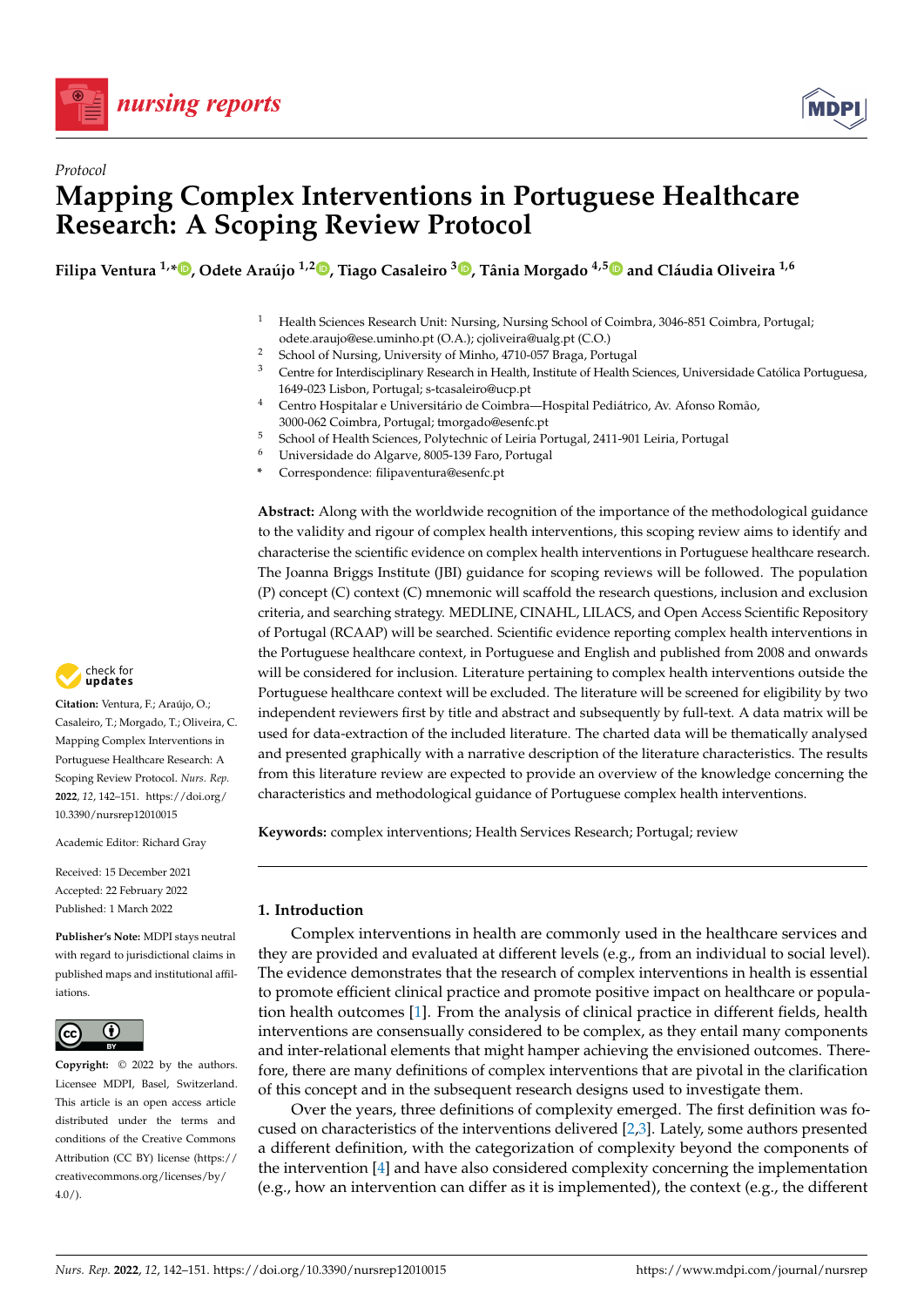situations in which an intervention is implemented) and the participants (e.g., the variation in participants getting the intervention). The last definition that appeared comes after the content analyses of the definition of complex interventions in 207 journal articles, and suggests that a complex intervention can be described in terms of interventions, designs, implementation, context, outcomes, and evaluation challenges [\[5,](#page-9-4)[6\]](#page-9-5). Regardless of the definition adopted, it is consensual that a complex intervention is much more than the sum of its component parts [\[5\]](#page-9-4).

Pursuing transparency, the proposed scoping review is underpinned on the definition of complex interventions as activities that contain a number of component parts with the potential for interactions between them which, when applied to the intended target population, produce a range of possible and variable outcomes [\[5\]](#page-9-4). Furthermore, scholars have established that all complex interventions have two common characteristics: (i) multiple complements, and (ii) multiple causal pathways. These might be furthered complicated by (i) multiple target groups, (ii) multifaceted uptake strategies, and (iii) dynamic multidimensional context [\[7\]](#page-9-6)

Given the complexity of the concept itself and the number of components to be considered in this type of research, methods to conduct research on complex health interventions have been established to increase the possibility of the generated knowledge to reach and benefit humanity [\[5\]](#page-9-4). In 2000, the United Kingdom Medical Research Council (MRC) published a framework (f) for researchers about how to develop, test, evaluate, and implement complex interventions in health as separate, although non-linear, steps with important feedback loops to previous and succeeding stages [\[2\]](#page-9-1). The MRC-f was revised in 2008, where several important conceptual, methodological and theoretical developments have taken place [\[2,](#page-9-1)[5\]](#page-9-4). More recently in 2021, the National Institute of Health Research (NIHR) and the MRC updated the framework, according to the most recent developments in systems theory and methods to maximise the efficiency, use, and impact of intervention research [\[1\]](#page-9-0). Nowadays, a range of more detailed guidance on specific aspects of the research process accompanies the MRC-f [\[1\]](#page-9-0).

The goal of the MRC-f is to support researchers to develop an intervention that is acceptable, useful and used in clinical practice, to demonstrate its effect beyond the vagaries of chances, and embed it in clinical situations where it will bring the most benefit to patients, healthcare professionals, and the wider healthcare organisation [\[5\]](#page-9-4). This methodological guidance (MRC-f) allows the development of knowledge to improve practice and the quality of the care provided. In this sense, the framework endorses researchers' work in iterative and cyclic collaboration with stakeholders (i.e., patient and public involvement and engagement), to identify the key complexity elements in health interventions. Generally knowledge is thought of as a collection of facts, information, or description of a phenomenon or a thing. From a health care perspective, knowledge to be applied in practice is expected to be scientifically analysed so as to prevent harm being done to the patient, maximise the outcome of the care delivered and treatment, and guarantee the best use of the organisation's resources [\[8\]](#page-9-7).

Furthermore, the MRC-f advocates that the research design and conduct should entail a diversity of methodological perspectives and appropriate choice of methods (i.e., multiple methods approach), while attending to the context where the intervention will unfold from the early-stages of intervention development (i.e., systems' perspective) [\[1\]](#page-9-0).

The use of complex interventions in clinical practice, as well as research in this area, has increased in the last years, due to the development, refinement, and dissemination of the framework that supports this methodology. It is important to mention that although the MRC-f is the gold standard for research into complex health interventions, many researchers develop, test, and evaluate complex interventions without the use of this particular guidance, albeit with converging points. The MRC-f is usefully summarised as a four-stage process of "develop-test-evaluate-implement". At all stages in this process, researchers aim to address the key uncertainties in their intervention, their research design, and their procedural strategies before moving on to reporting the effects of their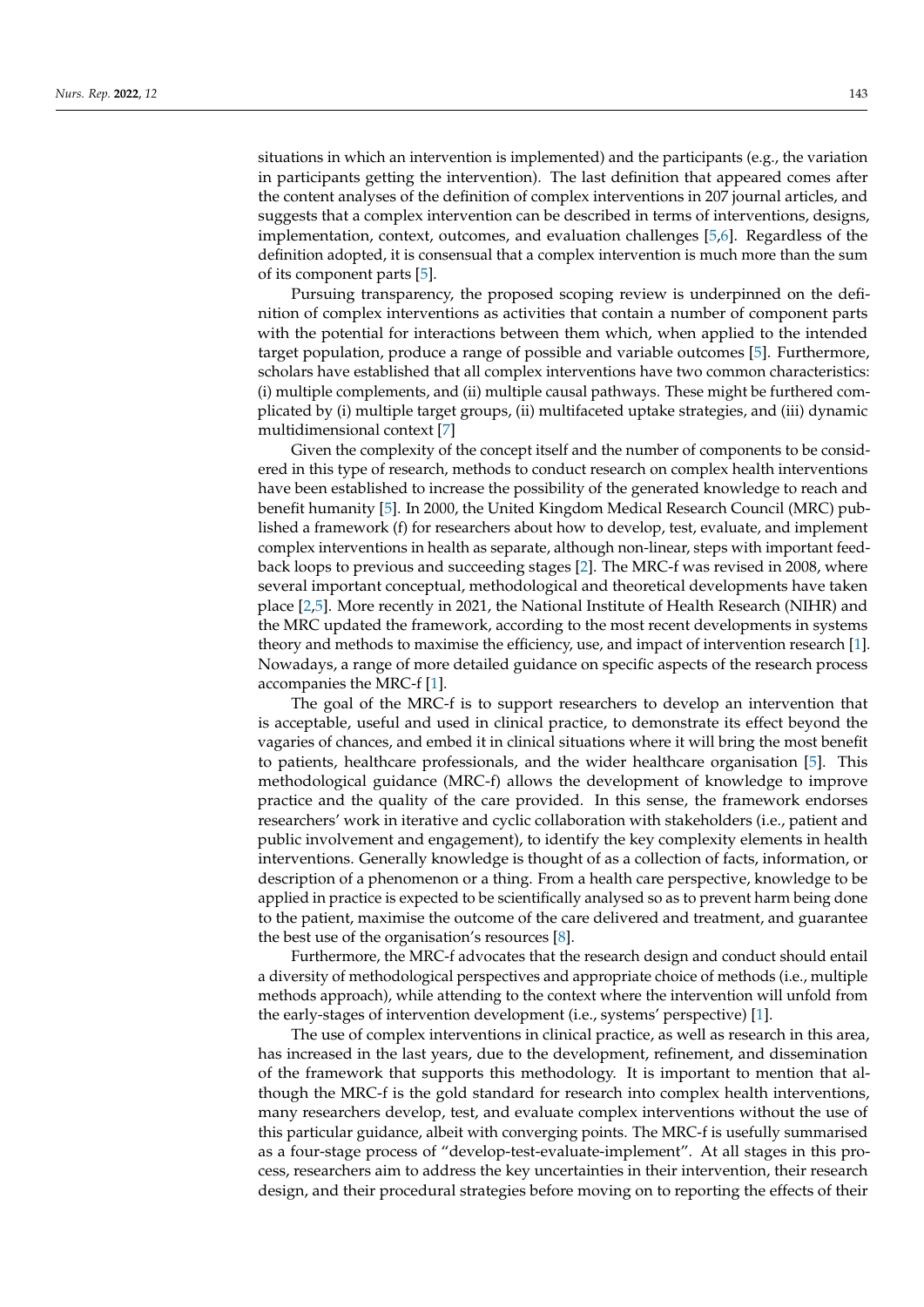interventions and working to embed it into routine health care [\[5\]](#page-9-4). In brief, methodological guidance has brought consistency to the development, feasibility/piloting, evaluation, and implementation of complex health interventions, particularly by allowing the identification and management of complexity in a stepwise manner across the intervention lifecycle.

A recent literature review, although carried out by Portuguese authors, focused on the international use of MRC-f specifically in the field of nursing research [\[9\]](#page-9-8). The review acknowledges the importance of using the specific guidance depicted by the MRC-f in order to develop more feasible and effective nursing interventions. It further identifies lack of time and of financial support, subjectivity of interventions, and sample size constraints, as barriers to the development of such interventions. The significance of having adequate skills to plan and conduct complex interventions research is highlighted. Alongside the update to the MRC-f published in 2021 [\[1\]](#page-9-0), the proposed literature review will further complement the previous review by studying the reality of Portuguese healthcare research, including unpublished work, thereby providing an overview of research into complex interventions beyond the nursing domain with the potential to enhance the understanding of barriers and facilitators specific to Portuguese healthcare research.

The worldwide recognition of the importance of the methodological guidance to the validity and research rigour of complex interventions reinforces the need to understand its spread and adoption in Portuguese healthcare research. Additionally, an overview of the research may identify gaps in research or overlooked themes.

A preliminary search of PROSPERO, MEDLINE, and the Cochrane Database of Systematic Reviews, was conducted, and no on-going scoping reviews or systematic reviews on complex health interventions in the Portuguese context were identified. This step must be conducted according to the JBI methodology and aims at avoiding the duplication of research products. Given the encouragement to publish and register review protocols of literature reviews, authors should investigate whether there is a review on the pursued topic that is already being conducted prior to initiating their own. Overall the literature review will seek to answer: how are complex interventions being conducted in Portuguese healthcare research? The identified evidence will be specifically characterised by addressing the following specific questions:

- In which health care domains is complex health intervention research being conducted?
- What is the methodological guidance that is followed throughout the intervention research lifecycle?
- How are the complex health interventions designated?
- What are the complexity elements identified?
- What is the theory underpinning the complex health intervention?
- Who are the persons delivering the complex health intervention?
- Who are the persons receiving the complex health intervention?
- What are the contexts of intervention delivery?
- What is the format of intervention delivery?
- What outcomes (process, effectiveness, and implementation) are being assessed?
- What is/are the completed phase(s) of the study in relation to the intervention research lifecycle?

Accordingly, the purpose of this paper is to present a protocol to identify and characterise the scientific evidence on complex health interventions in Portuguese healthcare research.

## **2. Methods**

The proposed scoping review will be conducted in accordance with the Joanna Briggs Institute (JBI) methodology for scoping reviews [\[10\]](#page-9-9) and will adhere to the Preferred Reporting Items for Systematic Reviews and Meta-analyses for Scoping Reviews (PRISMA-ScR) guidelines [\[11\]](#page-9-10). Accordingly, the population (P) concept (C) context (C) mnemonic will scaffold the inclusion and exclusion criteria and the design of the searching strategy. The proposed review will consider literature that reports on complex interventions (i.e.,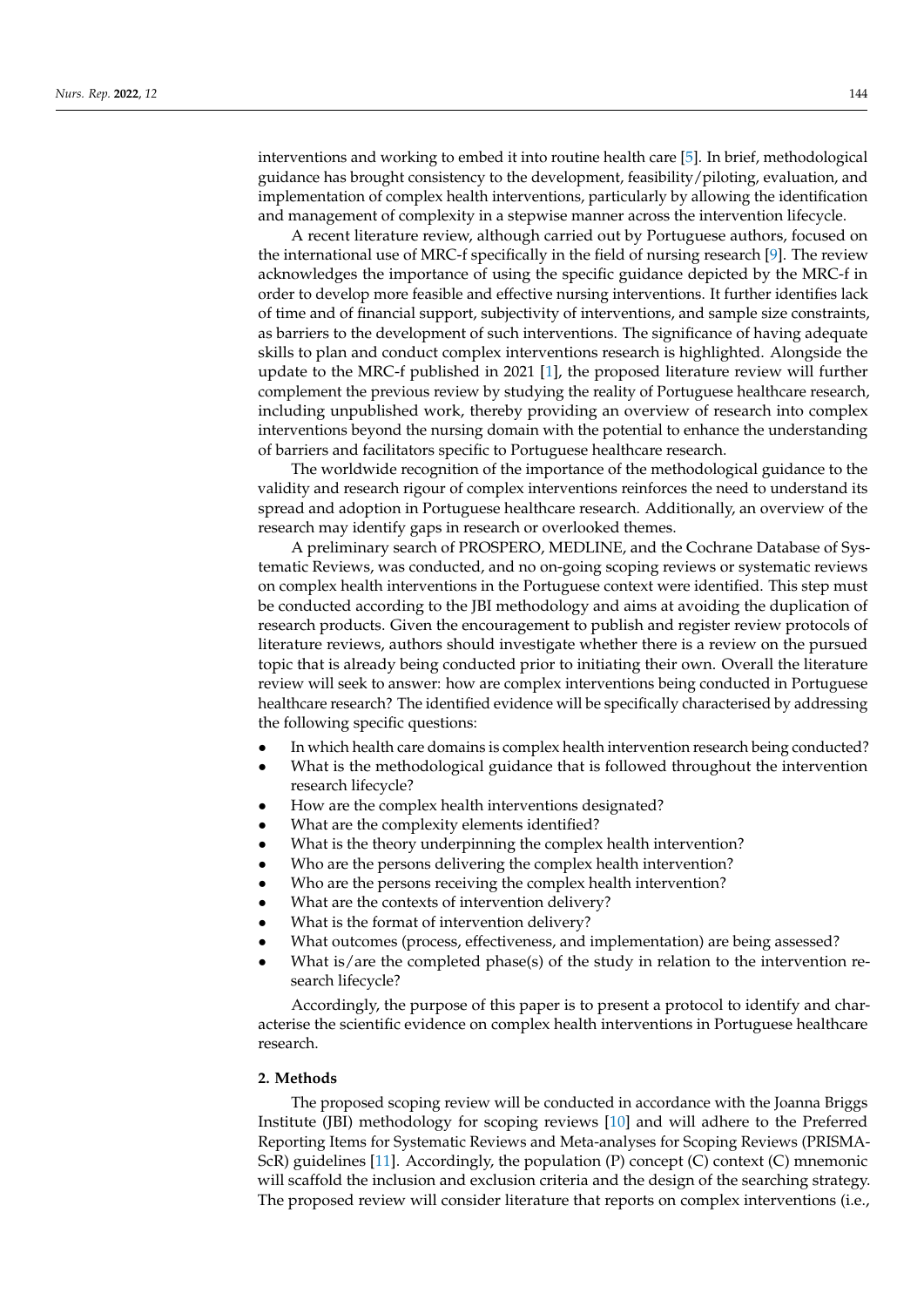concept) carried out by healthcare professionals to healthcare service users (i.e., population) in Portuguese healthcare care settings (i.e., context).

## *2.1. Inclusion Criteria*

## 2.1.1. Population

Healthcare professionals include, but are not limited to, nurses, physicians, psychologists, physiotherapists, nutritionists or midwives. Literature involving non-healthcare professionals will be excluded. Healthcare service users include all persons participating in healthcare processes with healthcare professionals (i.e., seeking or receiving healthcare), which might include, but are not limited to, persons of all ages, patients of all ages, relatives, family, community groups, and older adults residents, irrespective of a disease/illness domain.

## 2.1.2. Concept

This review will consider studies that explore complex interventions, irrespective of their methodological guidance, as long as they comply with at least two complexity domains of the following [\[7\]](#page-9-6):

- Intervention complexity—they have multiple components;
- Pathway complexity—complicated or multiple causal pathways, feedback loops, synergies, and/or mediators and moderators of effect;
- Population complexity—target multiple participants, groups, or organisational levels;
- Implementation complexity—require multifaceted adoption, uptake, or integration strategies;
- Contextual complexity or work in a dynamic multi-dimensional environment.

Additionally, studies reporting on interventions that target a range of behaviours and demand expertise and skills from interventionists and participants will also be considered for inclusion, as these elements have been also identified as complexity elements [\[1\]](#page-9-0).

Studies will be considered for inclusion irrespectively of their phase in relation to the intervention research cycle, i.e., development, feasibility, evaluation, or implementation. Interventions will be considered for inclusion if identified as, but not limited to, psychosocial, behavioural, cognitive, supportive or educational, and irrespective of the underpinning theory.

Interventions will be considered for inclusion, but are not limited to, if targeting the following outcomes, clinical/health-related, patient-reported (e.g. fatigue, pain, quality of life, self-efficacy, distress) or processual (e.g. adherence to treatment, costs, care continuity, care accessibility). Interventions targeting outcomes not related to the health care sciences domain will be excluded.

## 2.1.3. Context

The proposed review will consider literature reporting on complex health interventions at all Portuguese healthcare settings irrespective of their healthcare level (i.e., primary, secondary, or tertiary), including community healthcare, or geographical location (i.e., urban, rural). Studies pertaining to non-Portuguese healthcare settings will be excluded.

#### 2.1.4. Types of Sources

This scoping review will consider quantitative, qualitative, and mixed methods study designs for inclusion. Systematic reviews will also be considered for inclusion. Text and opinion papers will not be considered for inclusion in the proposed scoping review.

#### *2.2. Search Strategy*

The search strategy will aim to locate both published and unpublished primary studies. An initial limited search of MEDLINE (PubMed) was undertaken to identify articles on the topic. The text words contained in the titles and abstracts of relevant articles, and the index terms used to describe the articles were used to develop a full search strategy for MEDLINE (PubMed), CINAHL (EBSCO), Scielo, and LILACS. Sources of unpublished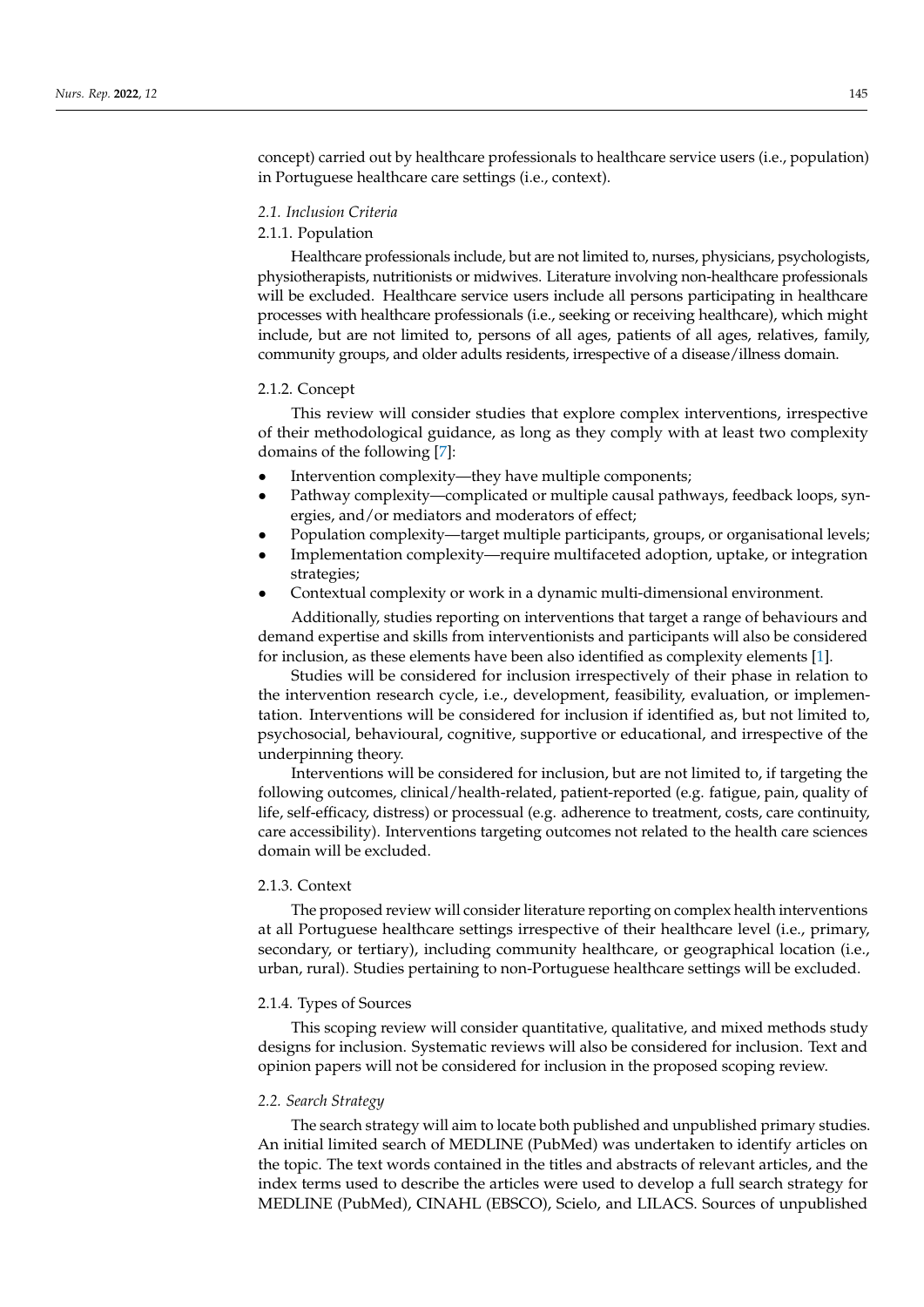studies to be searched include the Open Access Scientific Repository of Portugal (RCAAP). The search strategy, including all identified keywords and index terms, will be adapted for each included information source. The reference lists of articles included in the review will be screened for additional papers. Articles published in Portuguese or English will be included. Articles published from 2008 to the present will be included, as this represents the publishing year of the MRC-f as the most disseminated methodological guidance for complex health interventions [\[2\]](#page-9-1).

As recommended by the JBI methodology, we built and tested our search strategy (c.f. Table [A1\)](#page-6-0) in Medline (PubMed) and a total of 371 references were retrieved matching complex interventions carried out by healthcare professionals to healthcare service users in Portuguese healthcare care settings. As Scielo and LILACS will also be searched for being more oriented ibero-american studies, we expect the preliminary reference count to be even greater than the presented.

For the current review, searching the main literature reviews registries (i.e., Cochrane and Prospero) and Medline for published scoping review protocols in the topic, no result could be found. This fact endorses the pursuance of the scoping review.

#### *2.3. Study/Source of Evidence Selection*

Following the search, all identified records will be collated and uploaded into EndNote 20 (Clarivate Analytics, Philadelphia,, PA, USA) and duplicates removed. Following a pilot test, titles and abstracts will then be screened by two independent reviewers for assessment against the inclusion criteria for the review. Potentially relevant papers will be retrieved in full and their citation details imported into the Rayyan. The full text of the selected citations will be assessed in detail, against the inclusion criteria by two independent reviewers. Reasons for exclusion of full-text papers that do not meet the inclusion criteria will be recorded and reported in the scoping review. Any disagreements that arise between the reviewers at each stage of the selection process will be resolved through discussion or with a third reviewer. The results of the search will be reported in full in the final scoping review and presented in a PRISMA-ScR flow diagram [\[11\]](#page-9-10).

#### *2.4. Data Extraction*

Data will be extracted from papers included in the scoping review by two independent reviewers using a data extraction tool developed by the reviewers. The data extracted will include specific details about the healthcare professionals delivering the complex health intervention, as well as the individuals receiving it, the characteristics of the complex interventions, the specificities of the Portuguese healthcare settings, and other key findings relevant to the review question. A draft extraction tool is provided (see Table  $A2$ ). The draft data extraction tool will be modified and revised as necessary during the process of extracting data from each included paper. Modifications will be detailed in the full scoping review. Any disagreements that arise between the reviewers will be resolved through discussion or with a third reviewer. Authors of papers will be contacted to request missing or additional data, where required.

## *2.5. Data Analysis and Presentation*

The charted data will be synthesised and thematically analysed [\[10\]](#page-9-9) following the data extraction domains relating to the characteristics of healthcare professionals, individuals, and contexts of the intervention research developed in Portuguese healthcare contexts, as well as the elements of the included complex health interventions, with a narrative description of the literature characteristics.

The results will be presented in a tabular and graphical form supplemented with a narrative summary that relates them to the review's objective and specific research questions.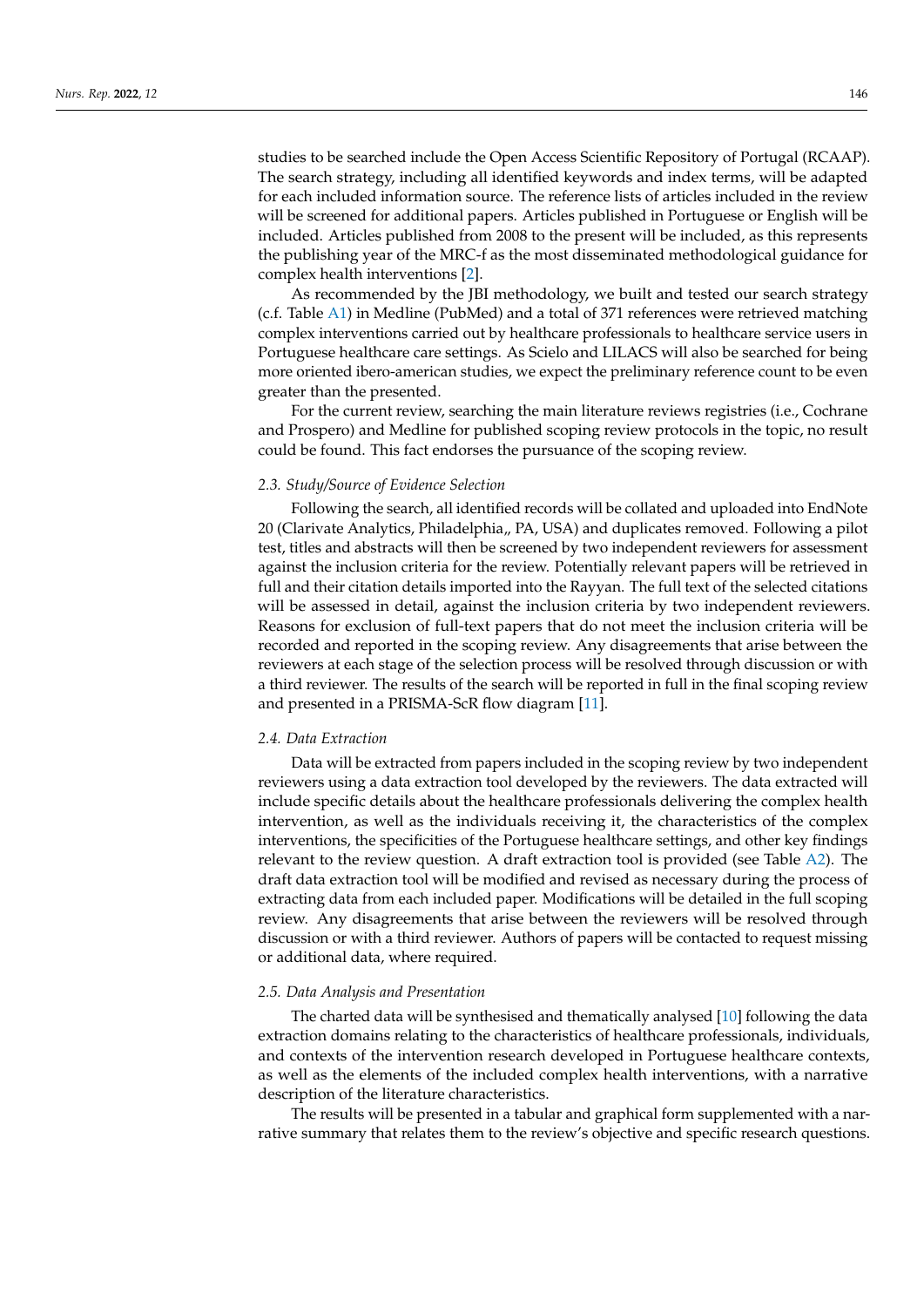## **3. Discussion**

The proposed scoping review will aim to identify and characterise the scientific evidence on complex health interventions in Portuguese healthcare research, following the JBI methodology for scoping reviews.

Given the many elements of complexity behind health interventions, methodological consensus might be difficult to reach. Although intervention research is increasingly advancing methods to manage uncertainties throughout the different stages of development, feasibility, evaluation, and implementation, tackling these uncertainties is no one-researcher endeavour. The methodological heterogeneity demands even greater awareness in relation to the research problem, the context, and the priorities and expectations of the persons involved in the intervention, that is to say, patients and healthcare providers. The challenges are manifold and only collaborative, multidisciplinary work can successfully allow us to develop, test, evaluate, and implement a health intervention that is usable, useful, and used in clinical daily practice.

The results from this literature review are expected to provide an overview of the knowledge concerning the characteristics and methodological guidance of Portuguese complex health interventions. Understanding how the challenges portrayed in the international literature are emerging and being managed in the Portuguese healthcare context is essential to identify strengths and weaknesses, which might be adequately addressed thereafter. Focusing on the whole process of Portuguese complex health interventions, i.e., from design to implementation, and the challenges that might rise in that process, might allow one to identify areas where specific training is required and highlight pros and cons of following a systematic and rigorous approach to intervention development, testing, evaluation, and implementation. Local training, nation-wide supportive peer-researcher networks, and articulation with European communities of practice (e.g., European Academy of Nursing Science) might be important towards enhancing collaborative work in complex health interventions, and thereby the research rigour and the validity of the intervention.

In terms of context-level, the proposed scoping review will mostly likely retrieve evidence from the micro-level (i.e., clinical contexts, nearest to the patient-healthcare team encounter). Even though the updated methodological guidance is approaching twelve years since its first European release, studies involving the meso-level (i.e., healthcare organisation) and macro-level (i.e., Portuguese healthcare system) that follow the MRC-f guidance are likely to be found towards the end of the intervention research cycle, which might take several years to reach.

Departing from the searching strategy built upon the inclusion/exclusion criteria, we expect that the current scoping review will retrieve evidence of which outcomes are evaluated, which evaluation methods (e.g., realistic evaluation), and which strengths and challenges researchers are facing in that evaluation process. It is expected that the scoping review may be a precursor of systematics reviews, such as a review of the effectiveness of the interventions.

Beyond the evaluation phase, we expect similar evidence concerning the design/ development, feasibility, and implementation phases. Additionally, methodological aspects will be analysed and difficulties to adhere to the framework may arise. The characterization of the identified studies will reveal which phases of the framework were performed, allowing the identification of gaps in the use of the methodology.

#### **4. Conclusions**

The proposed scoping review will aim to identify and characterise the scientific evidence on complex health interventions in Portuguese healthcare research, following the JBI methodology for scoping reviews.

Overall, the scoping review will provide a comprehensive overview of the stateof-the-art of complex health interventions in Portuguese healthcare contexts. Upon the comprehensive review, a discussion of the findings to support Portuguese complex health interventions with researchers will be conducted towards enhancing the rigour of interven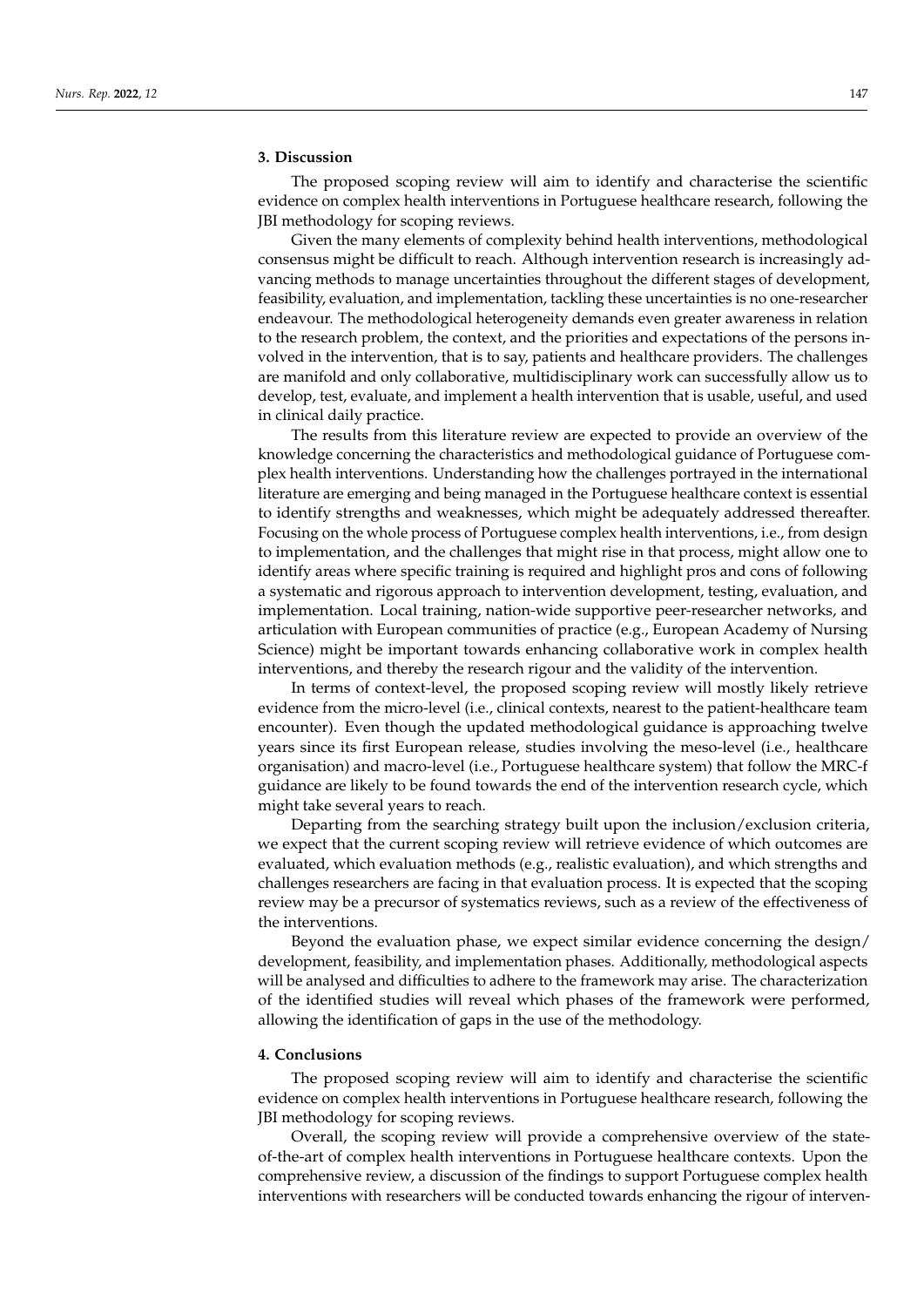tion research processes aiming at acceptable, feasible, and effective interventions that are successfully adopted in clinical practice.

**Author Contributions:** Conceptualization, F.V., O.A., T.C., T.M. and C.O.; methodology, F.V., O.A., T.C., T.M. and C.O.; validation, F.V., O.A., T.C., T.M. and C.O.; writing—original draft preparation, F.V., O.A., T.C., T.M. and C.O.; writing—review and editing, F.V., O.A., T.C., T.M. and C.O. All authors have read and agreed to the published version of the manuscript.

**Funding:** There is no funding for this scoping review protocol. The work of F.V. was funded by the Portuguese Foundation for Science and Technology (FCT), CEECINST/00103/2018. The funder had no role in the writing of the protocol.

**Institutional Review Board Statement:** Not applicable.

**Acknowledgments:** Daniela Cardoso, Health Sciences Research Unit: Nursing, Nursing School of Coimbra, Portugal Centre for Evidence-Based Practice: A JBI Centre of Excellence, for her assistance in discussing the search strategy.

**Conflicts of Interest:** The authors declare no conflict of interest.

## **Appendix A**

<span id="page-6-0"></span>Table A1. Draft of search strategy to Medline (PubMed)<sup>1</sup>.

| Search No. | Query                                                                                                                                                                                                                                                                                                                                                       | <b>Records Retrieved</b> |
|------------|-------------------------------------------------------------------------------------------------------------------------------------------------------------------------------------------------------------------------------------------------------------------------------------------------------------------------------------------------------------|--------------------------|
| #1         | ((((((((health personnel[MeSH Terms]) OR ("health<br>professional"[Title/Abstract])) OR ("healthcare<br>professional"[Title/Abstract])) OR<br>(physician[Title/Abstract])) OR (nurse[Title/Abstract]))<br>OR (physiotherapist[Title/Abstract])) OR<br>(nutritionist[Title/Abstract])) OR<br>(psychologist[Title/Abstract])) OR<br>(midwife[Title/Abstract]) | 827,852                  |
| #2         | ((((((Humans[MeSH Terms]) OR (Patients[MeSH)<br>Terms])) OR (Persons[MeSH Terms])) OR<br>(relative[Title/Abstract])) OR (family[Title/Abstract]))<br>OR (individuals[Title/Abstract])) OR<br>(client[Title/Abstract])) OR (subject[Title/Abstract])                                                                                                         | 21,125,847               |
| #3         | ((((((Research Design*[MeSH Terms]) OR ("complex<br>intervention"[Title/Abstract])) OR ("intervention<br>program*"[Title/Abstract])) OR<br>(intervention[Title/Abstract])) OR ("intervention<br>approach"[Title/Abstract])) OR ("health<br>intervention"[Title/Abstract])) OR<br>(intervention[Title/Abstract])                                             | 1,136,000                |
| #4         | ((((Health services*[MeSH Terms]) OR ("health<br>institution"[Title/Abstract]) OR ("healthcare<br>institution"[Title/Abstract]))) OR (("Primary Health<br>Care"[Mesh]) OR ("Ambulatory Care Facilities"[Mesh]))<br>OR (("Assisted Living Facilities"[Mesh]) OR (nursing<br>homes[Title/Abstract])) OR (hospital*[Title/Abstract]))                          | 5,686,278                |
| #5         | (("Portugal"[MeSH Terms]) OR ("Portugal"[All Fields]))<br>OR ("Portuguese" [All Fields]) OR (Portug*[All Fields])                                                                                                                                                                                                                                           | 239,152                  |
| #6         | #1 AND #2 AND #3 AND #4 AND #5                                                                                                                                                                                                                                                                                                                              | 371                      |

<sup>1</sup> Search date: 12 December 2021.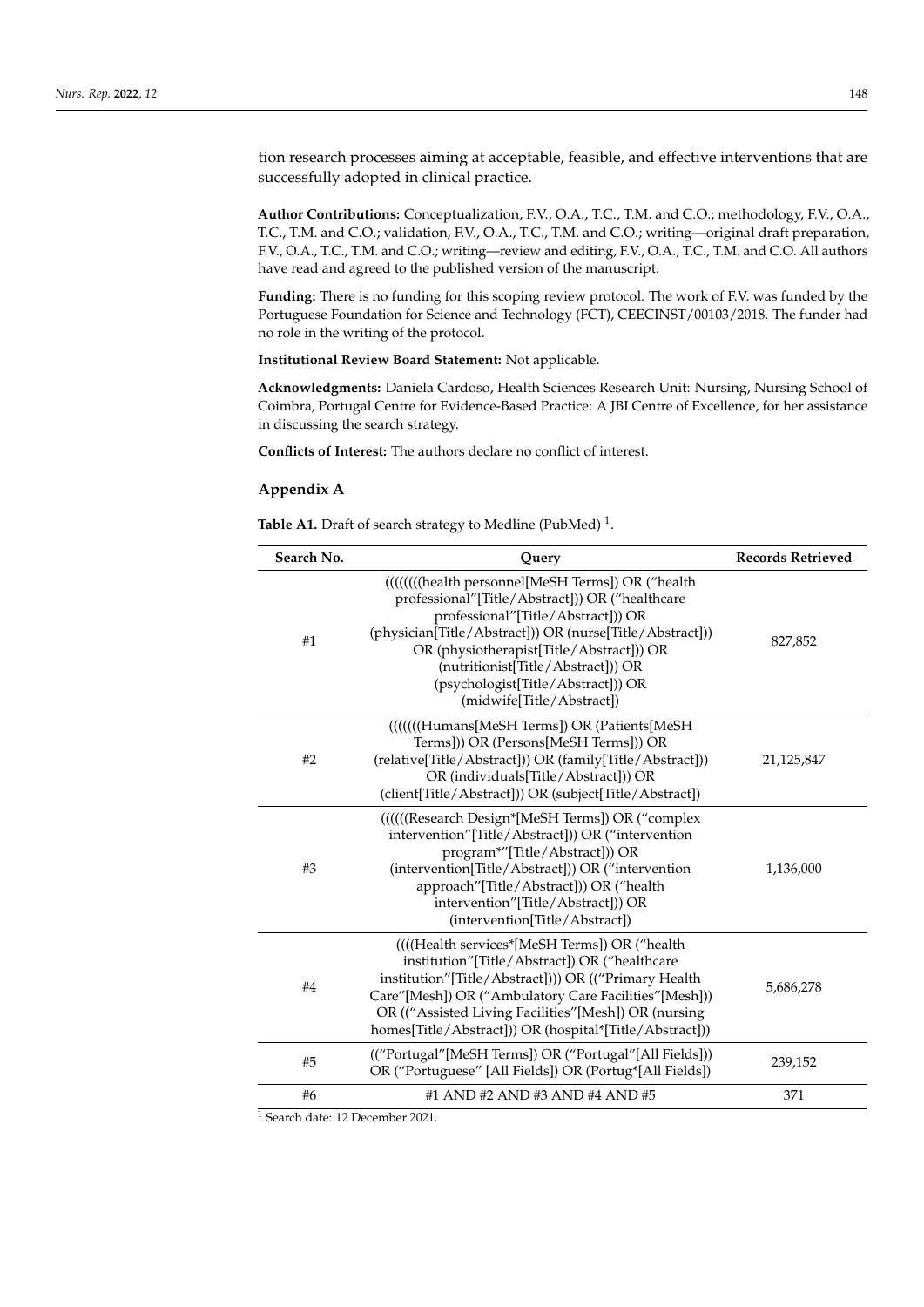## **Appendix B**

<span id="page-7-0"></span>**Table A2.** Draft of data extraction matrix.

| 1. Reference number<br>2. Authors<br>3. Year<br>4. Title<br>5. Journal<br>Study ID<br>6. Issue no.<br>7. Vol no.<br>1. Primary research<br>2. Systematic review<br>8. Type of reference<br>3. Unpublished research<br>1: Yes<br>9. Does the literature involve healthcare<br>professionals?<br>2: No<br>1: Yes<br>10. Does the study involve research about a<br>complex health intervention?<br>2: No<br>1: Yes<br>11. Does the intervention target outcomes<br>related to the healthcare sciences domain?<br>2: No<br>1: Yes<br>12. Does the study occur in a Portuguese<br>Inclusion/Exclusion<br>healthcare context?<br>criteria<br>2: No<br>1: Yes<br>13. Does the study pertain to primary research,<br>systematic review or unpublished research?<br>2: No<br>1: Yes<br>14. Are there any other reasons for exclusion?<br>2: No<br>1: Yes<br>15. Inclusion of paper<br>2: No<br>1. Physicians<br>2. Nurses<br>3. Psychologists<br>4. Physiotherapists<br>5. Psychologists<br>16. Who are the healthcare professionals in<br>the healthcare practice/intervention?<br>6. Nutritionists<br>7. Midwifes<br>8. Multidisciplinary<br>Characteristics of<br>9. Other, please<br>population<br>specify<br>1. Persons of all ages<br>2. Patients of all ages<br>3. Relatives<br>17. Who are the healthcare service users<br>4. Family<br>involved in the healthcare<br>practice/intervention?<br>5. Community groups<br>6. Residents<br>7. Other, please specify | Main Field | <b>Extraction Categories</b> | <b>Category Description</b> |
|-----------------------------------------------------------------------------------------------------------------------------------------------------------------------------------------------------------------------------------------------------------------------------------------------------------------------------------------------------------------------------------------------------------------------------------------------------------------------------------------------------------------------------------------------------------------------------------------------------------------------------------------------------------------------------------------------------------------------------------------------------------------------------------------------------------------------------------------------------------------------------------------------------------------------------------------------------------------------------------------------------------------------------------------------------------------------------------------------------------------------------------------------------------------------------------------------------------------------------------------------------------------------------------------------------------------------------------------------------------------------------------------------------------------------------------------------------------------|------------|------------------------------|-----------------------------|
|                                                                                                                                                                                                                                                                                                                                                                                                                                                                                                                                                                                                                                                                                                                                                                                                                                                                                                                                                                                                                                                                                                                                                                                                                                                                                                                                                                                                                                                                 |            |                              |                             |
|                                                                                                                                                                                                                                                                                                                                                                                                                                                                                                                                                                                                                                                                                                                                                                                                                                                                                                                                                                                                                                                                                                                                                                                                                                                                                                                                                                                                                                                                 |            |                              |                             |
|                                                                                                                                                                                                                                                                                                                                                                                                                                                                                                                                                                                                                                                                                                                                                                                                                                                                                                                                                                                                                                                                                                                                                                                                                                                                                                                                                                                                                                                                 |            |                              |                             |
|                                                                                                                                                                                                                                                                                                                                                                                                                                                                                                                                                                                                                                                                                                                                                                                                                                                                                                                                                                                                                                                                                                                                                                                                                                                                                                                                                                                                                                                                 |            |                              |                             |
|                                                                                                                                                                                                                                                                                                                                                                                                                                                                                                                                                                                                                                                                                                                                                                                                                                                                                                                                                                                                                                                                                                                                                                                                                                                                                                                                                                                                                                                                 |            |                              |                             |
|                                                                                                                                                                                                                                                                                                                                                                                                                                                                                                                                                                                                                                                                                                                                                                                                                                                                                                                                                                                                                                                                                                                                                                                                                                                                                                                                                                                                                                                                 |            |                              |                             |
|                                                                                                                                                                                                                                                                                                                                                                                                                                                                                                                                                                                                                                                                                                                                                                                                                                                                                                                                                                                                                                                                                                                                                                                                                                                                                                                                                                                                                                                                 |            |                              |                             |
|                                                                                                                                                                                                                                                                                                                                                                                                                                                                                                                                                                                                                                                                                                                                                                                                                                                                                                                                                                                                                                                                                                                                                                                                                                                                                                                                                                                                                                                                 |            |                              |                             |
|                                                                                                                                                                                                                                                                                                                                                                                                                                                                                                                                                                                                                                                                                                                                                                                                                                                                                                                                                                                                                                                                                                                                                                                                                                                                                                                                                                                                                                                                 |            |                              |                             |
|                                                                                                                                                                                                                                                                                                                                                                                                                                                                                                                                                                                                                                                                                                                                                                                                                                                                                                                                                                                                                                                                                                                                                                                                                                                                                                                                                                                                                                                                 |            |                              |                             |
|                                                                                                                                                                                                                                                                                                                                                                                                                                                                                                                                                                                                                                                                                                                                                                                                                                                                                                                                                                                                                                                                                                                                                                                                                                                                                                                                                                                                                                                                 |            |                              |                             |
|                                                                                                                                                                                                                                                                                                                                                                                                                                                                                                                                                                                                                                                                                                                                                                                                                                                                                                                                                                                                                                                                                                                                                                                                                                                                                                                                                                                                                                                                 |            |                              |                             |
|                                                                                                                                                                                                                                                                                                                                                                                                                                                                                                                                                                                                                                                                                                                                                                                                                                                                                                                                                                                                                                                                                                                                                                                                                                                                                                                                                                                                                                                                 |            |                              |                             |
|                                                                                                                                                                                                                                                                                                                                                                                                                                                                                                                                                                                                                                                                                                                                                                                                                                                                                                                                                                                                                                                                                                                                                                                                                                                                                                                                                                                                                                                                 |            |                              |                             |
|                                                                                                                                                                                                                                                                                                                                                                                                                                                                                                                                                                                                                                                                                                                                                                                                                                                                                                                                                                                                                                                                                                                                                                                                                                                                                                                                                                                                                                                                 |            |                              |                             |
|                                                                                                                                                                                                                                                                                                                                                                                                                                                                                                                                                                                                                                                                                                                                                                                                                                                                                                                                                                                                                                                                                                                                                                                                                                                                                                                                                                                                                                                                 |            |                              |                             |
|                                                                                                                                                                                                                                                                                                                                                                                                                                                                                                                                                                                                                                                                                                                                                                                                                                                                                                                                                                                                                                                                                                                                                                                                                                                                                                                                                                                                                                                                 |            |                              |                             |
|                                                                                                                                                                                                                                                                                                                                                                                                                                                                                                                                                                                                                                                                                                                                                                                                                                                                                                                                                                                                                                                                                                                                                                                                                                                                                                                                                                                                                                                                 |            |                              |                             |
|                                                                                                                                                                                                                                                                                                                                                                                                                                                                                                                                                                                                                                                                                                                                                                                                                                                                                                                                                                                                                                                                                                                                                                                                                                                                                                                                                                                                                                                                 |            |                              |                             |
|                                                                                                                                                                                                                                                                                                                                                                                                                                                                                                                                                                                                                                                                                                                                                                                                                                                                                                                                                                                                                                                                                                                                                                                                                                                                                                                                                                                                                                                                 |            |                              |                             |
|                                                                                                                                                                                                                                                                                                                                                                                                                                                                                                                                                                                                                                                                                                                                                                                                                                                                                                                                                                                                                                                                                                                                                                                                                                                                                                                                                                                                                                                                 |            |                              |                             |
|                                                                                                                                                                                                                                                                                                                                                                                                                                                                                                                                                                                                                                                                                                                                                                                                                                                                                                                                                                                                                                                                                                                                                                                                                                                                                                                                                                                                                                                                 |            |                              |                             |
|                                                                                                                                                                                                                                                                                                                                                                                                                                                                                                                                                                                                                                                                                                                                                                                                                                                                                                                                                                                                                                                                                                                                                                                                                                                                                                                                                                                                                                                                 |            |                              |                             |
|                                                                                                                                                                                                                                                                                                                                                                                                                                                                                                                                                                                                                                                                                                                                                                                                                                                                                                                                                                                                                                                                                                                                                                                                                                                                                                                                                                                                                                                                 |            |                              |                             |
|                                                                                                                                                                                                                                                                                                                                                                                                                                                                                                                                                                                                                                                                                                                                                                                                                                                                                                                                                                                                                                                                                                                                                                                                                                                                                                                                                                                                                                                                 |            |                              |                             |
|                                                                                                                                                                                                                                                                                                                                                                                                                                                                                                                                                                                                                                                                                                                                                                                                                                                                                                                                                                                                                                                                                                                                                                                                                                                                                                                                                                                                                                                                 |            |                              |                             |
|                                                                                                                                                                                                                                                                                                                                                                                                                                                                                                                                                                                                                                                                                                                                                                                                                                                                                                                                                                                                                                                                                                                                                                                                                                                                                                                                                                                                                                                                 |            |                              |                             |
|                                                                                                                                                                                                                                                                                                                                                                                                                                                                                                                                                                                                                                                                                                                                                                                                                                                                                                                                                                                                                                                                                                                                                                                                                                                                                                                                                                                                                                                                 |            |                              |                             |
|                                                                                                                                                                                                                                                                                                                                                                                                                                                                                                                                                                                                                                                                                                                                                                                                                                                                                                                                                                                                                                                                                                                                                                                                                                                                                                                                                                                                                                                                 |            |                              |                             |
|                                                                                                                                                                                                                                                                                                                                                                                                                                                                                                                                                                                                                                                                                                                                                                                                                                                                                                                                                                                                                                                                                                                                                                                                                                                                                                                                                                                                                                                                 |            |                              |                             |
|                                                                                                                                                                                                                                                                                                                                                                                                                                                                                                                                                                                                                                                                                                                                                                                                                                                                                                                                                                                                                                                                                                                                                                                                                                                                                                                                                                                                                                                                 |            |                              |                             |
|                                                                                                                                                                                                                                                                                                                                                                                                                                                                                                                                                                                                                                                                                                                                                                                                                                                                                                                                                                                                                                                                                                                                                                                                                                                                                                                                                                                                                                                                 |            |                              |                             |
|                                                                                                                                                                                                                                                                                                                                                                                                                                                                                                                                                                                                                                                                                                                                                                                                                                                                                                                                                                                                                                                                                                                                                                                                                                                                                                                                                                                                                                                                 |            |                              |                             |
|                                                                                                                                                                                                                                                                                                                                                                                                                                                                                                                                                                                                                                                                                                                                                                                                                                                                                                                                                                                                                                                                                                                                                                                                                                                                                                                                                                                                                                                                 |            |                              |                             |
|                                                                                                                                                                                                                                                                                                                                                                                                                                                                                                                                                                                                                                                                                                                                                                                                                                                                                                                                                                                                                                                                                                                                                                                                                                                                                                                                                                                                                                                                 |            |                              |                             |
|                                                                                                                                                                                                                                                                                                                                                                                                                                                                                                                                                                                                                                                                                                                                                                                                                                                                                                                                                                                                                                                                                                                                                                                                                                                                                                                                                                                                                                                                 |            |                              |                             |
|                                                                                                                                                                                                                                                                                                                                                                                                                                                                                                                                                                                                                                                                                                                                                                                                                                                                                                                                                                                                                                                                                                                                                                                                                                                                                                                                                                                                                                                                 |            |                              |                             |
|                                                                                                                                                                                                                                                                                                                                                                                                                                                                                                                                                                                                                                                                                                                                                                                                                                                                                                                                                                                                                                                                                                                                                                                                                                                                                                                                                                                                                                                                 |            |                              |                             |
|                                                                                                                                                                                                                                                                                                                                                                                                                                                                                                                                                                                                                                                                                                                                                                                                                                                                                                                                                                                                                                                                                                                                                                                                                                                                                                                                                                                                                                                                 |            |                              |                             |
|                                                                                                                                                                                                                                                                                                                                                                                                                                                                                                                                                                                                                                                                                                                                                                                                                                                                                                                                                                                                                                                                                                                                                                                                                                                                                                                                                                                                                                                                 |            |                              |                             |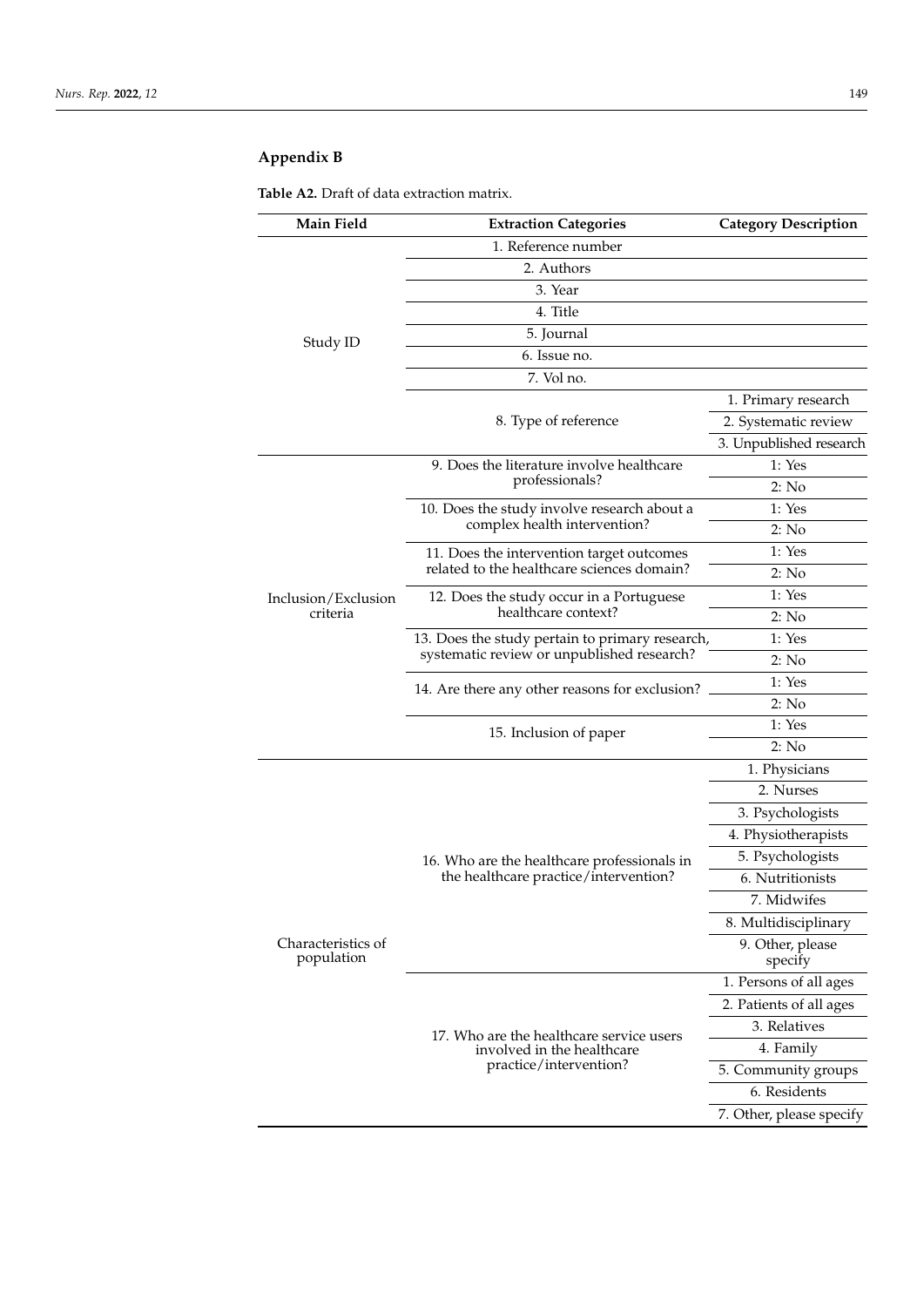|  | Table A2. Cont. |  |
|--|-----------------|--|
|--|-----------------|--|

| Main Field                                            | <b>Extraction Categories</b>                                                                                  | <b>Category Description</b>             |
|-------------------------------------------------------|---------------------------------------------------------------------------------------------------------------|-----------------------------------------|
|                                                       |                                                                                                               | 1. Medicine                             |
|                                                       |                                                                                                               | 2. Nursing                              |
|                                                       | 18. In which health care domains is complex<br>health intervention research                                   | 3. Psychology                           |
|                                                       | being conducted?                                                                                              | 4. Multidisciplinary,<br>please specify |
|                                                       |                                                                                                               | 5. Other, please specify                |
|                                                       | 19. What is the methodological<br>guidance applied?                                                           | 1. Intervention<br>research framework   |
|                                                       |                                                                                                               | 2. Not explicitly stated                |
|                                                       | 20. What is the theory, model, and framework                                                                  | 1. Please describe                      |
|                                                       | guiding the complex health intervention?                                                                      | 2. Not explicitly stated                |
|                                                       |                                                                                                               | 1. Educational                          |
|                                                       | 21. How is the complex health                                                                                 | 2. Psychosocial                         |
|                                                       | intervention designated?                                                                                      | 3. Supportive                           |
|                                                       |                                                                                                               | 4. Communicational                      |
|                                                       |                                                                                                               | 5. Other, please specify                |
|                                                       |                                                                                                               | 1. Intervention<br>complexity           |
|                                                       | 22. What is the type of complexity identified?                                                                | 2. Pathway<br>complexity                |
|                                                       |                                                                                                               | 3. Population<br>complexity             |
| Characteristics of<br>Complex health<br>interventions |                                                                                                               | 4. Implementation<br>complexity         |
|                                                       |                                                                                                               | 5. Contextual<br>complexity             |
|                                                       |                                                                                                               | 6. Interventionist<br>complexity        |
|                                                       |                                                                                                               | 7. Multiple behaviours                  |
|                                                       |                                                                                                               | 8. Other, please specify                |
|                                                       | 23. What is the format of<br>intervention delivery?                                                           | Please describe                         |
|                                                       | 24. What are the outcomes being assessed?                                                                     | 1. Effectiveness,<br>please specify     |
|                                                       |                                                                                                               | 3. Process, please specify              |
|                                                       |                                                                                                               | 2. No outcomes are<br>assessed          |
|                                                       |                                                                                                               | 1. Development                          |
|                                                       | 25. What is/are the completed phase(s) of<br>the study in relation to the intervention<br>research lifecycle? | 2. Feasibility                          |
|                                                       |                                                                                                               | 3. Piloting                             |
|                                                       |                                                                                                               | 4. Evaluation                           |
|                                                       |                                                                                                               | 5. Implementation                       |
|                                                       |                                                                                                               | 6. Not explicitly stated                |
|                                                       |                                                                                                               | 7. Other relevant<br>information        |